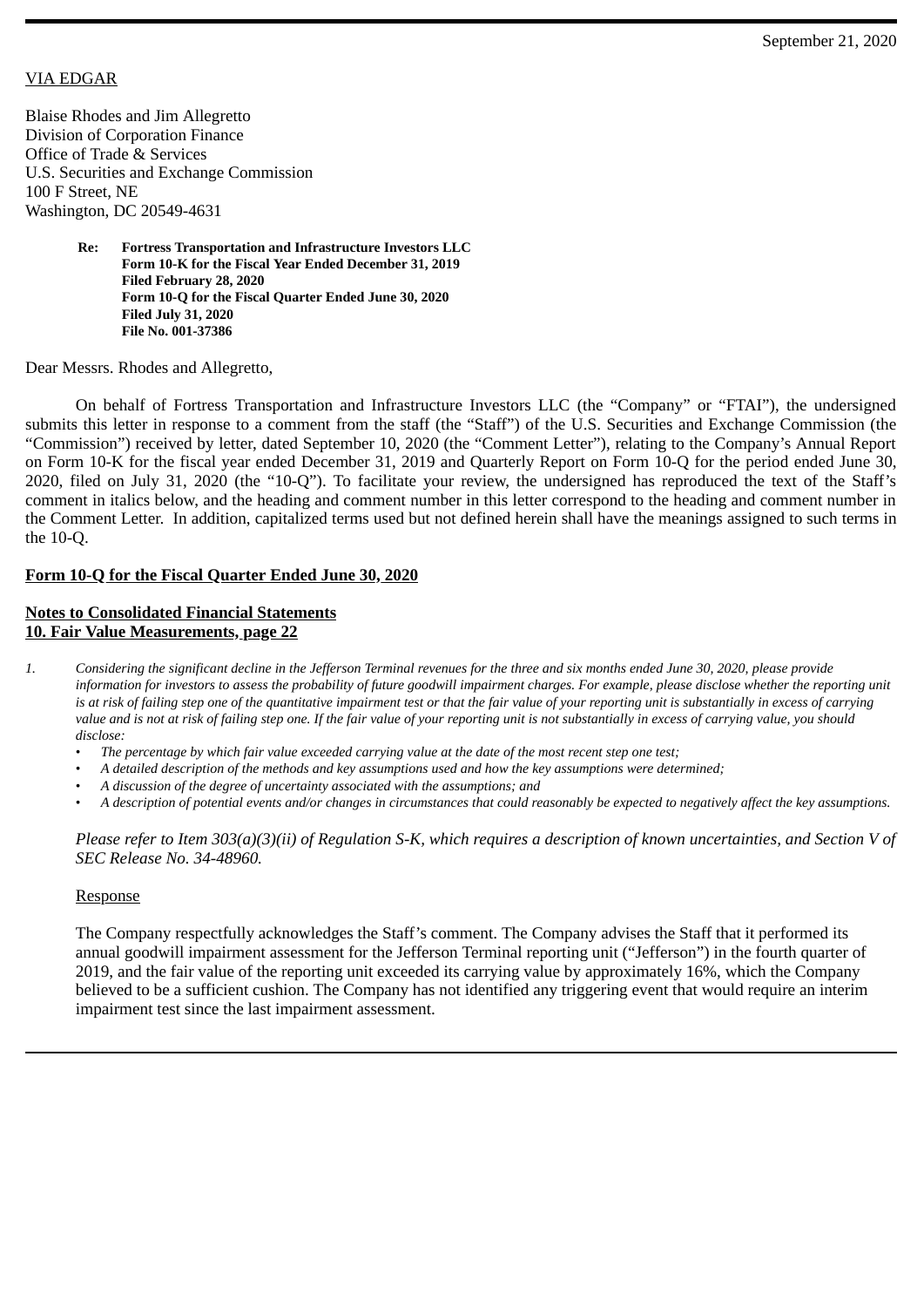Messrs. Blaise Rhodes and Jim Allegretto U.S. Securities and Exchange Commission September 21, 2020 Page 2

> With regard to the Staff's comment related to the significant decline in revenues for the three and six months ended June 30, 2020, the Company respectfully notes that the decline in revenues is due to Jefferson exiting its crude marketing program in the fourth quarter of 2019, which was projected in the valuation used for its most recent impairment test. See Note 12 to the consolidated financial statements in the Company's quarterly reports on Form 10-Q for the periods ended March 31 and June 30, 2020. Revenues and expenses related to the crude marketing program were presented on a gross basis and, as such, the Company reflected corresponding significant decreases in Operating Expenses with the decline in revenues during the period ended June 30, 2020. Although revenues and operating expenses declined due to the crude marketing program, net income and Adjusted EBITDA, which are the Company's key performance measures, both improved meaningfully since the most recent impairment test, as disclosed in the Company's quarterly reports on Form 10-Q for the periods ended March 31 and June 30, 2020, due to increases in storage and throughput volumes from new or existing contracts at Jefferson. Furthermore, as disclosed during the first quarter of 2020, Jefferson refinanced all of its existing debt at significantly lower rates, which the Company expects will improve its discount rate for future annual tests.

> In addition, with regard to the upcoming annual goodwill impairment assessment during the fourth quarter of 2020, the Company anticipates no material changes to the operating projections or free cash flows, as compared to 2019. Given the consistency of projections, combined with the aforementioned decrease in the discount rate, the Company expects the cushion to increase for the upcoming test.

> Based on the above factors, the Company believes Jefferson's fair value is substantially in excess of its carrying value. In the future, however, if the Company believes that the reporting unit is at risk of a goodwill impairment charge, it will provide disclosure on the items referenced in this comment letter. In addition, the 10-Q discloses a risk factor related to the potential impairment of our assets, which the Company will update in future filings as appropriate regarding the risks of any known potential events or circumstances that could give rise to possible goodwill impairment.

> > \* \* \*